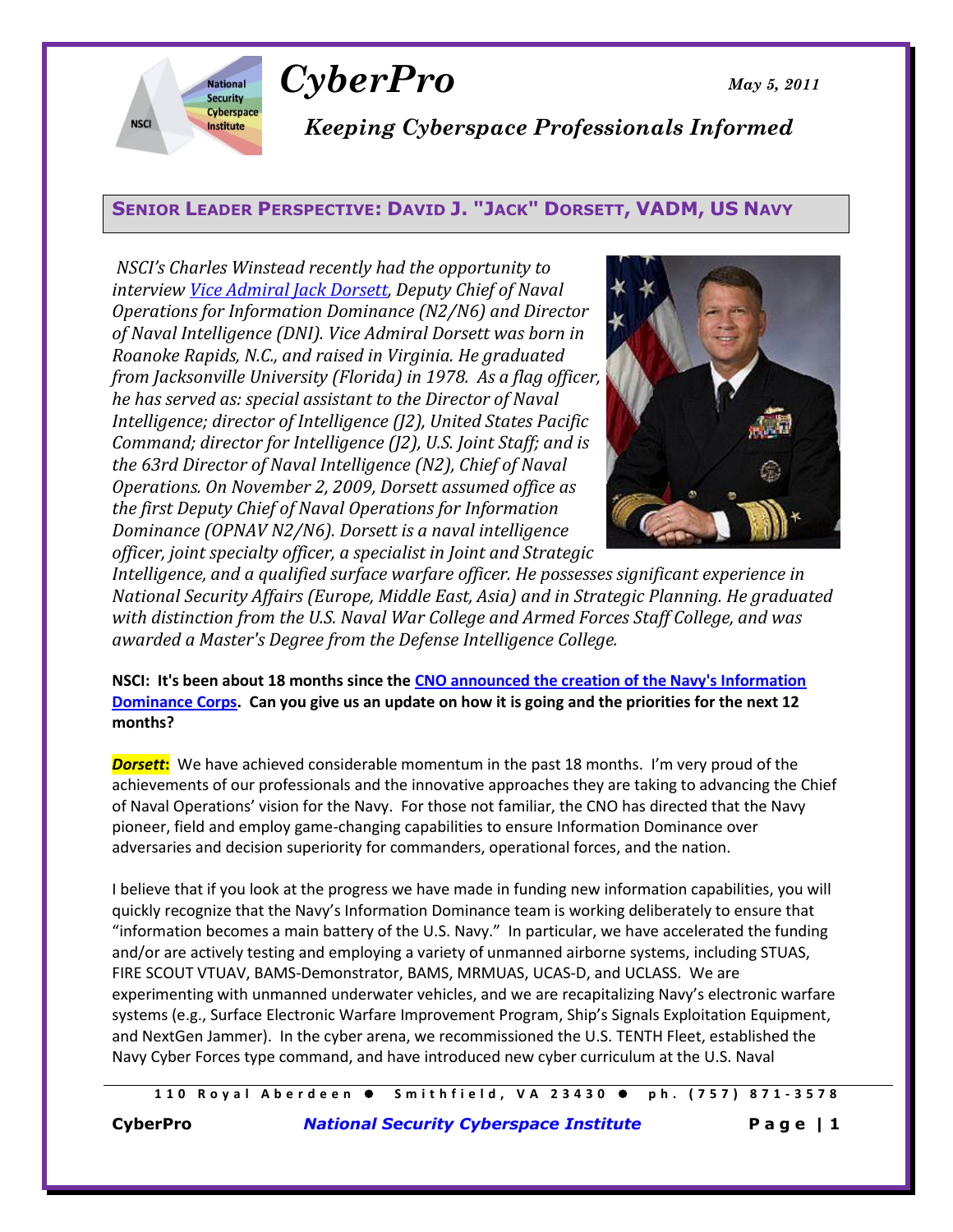



# *Keeping Cyberspace Professionals Informed*

Academy and Naval Postgraduate School, as well as at our Center for Information Dominance and the Center for Naval Intelligence.

Our priorities for the year ahead include:

1) Delivering Game-Changing Information Capabilities. We will be bold in identifying and resourcing programmatic solutions that advance our unmanned, electronic warfare, ISR, command and control, network, and space capabilities to deliver maximum warfighting effects.

2) Operationalizing Information Dominance. We will coordinate with the fleet and other stakeholders to ensure the development of concepts, strategies, doctrine, TTPs, experimentation, wargames, and training that advance our operational proficiency in the use of cyber, command and control, EW, ISR, space and other information capabilities.

3) Solidifying Information Dominance as a Main Battery. We will continue to build momentum by advancing Information Dominance concepts and reinforcing their strategic value throughout our Navy, the Armed Forces, the Congress, our industrial partners, and the U.S. population at large.

4) Promulgating the Information Dominance Strategy. We will leverage the existing Information Dominance Vision and publish a global Navy strategic network which assures command and control for our commanders and delivers information superiority for our warfighters in the future.

#### **NSCI: Regarding the Information Dominance Corps (IDC), what would you consider the most significant successes of the previous 18 months?**

**Dorsett:** Our most significant success is that members of this profession continue to serve in demanding assignments afloat and ashore. Today, over 1300 active and reserve IDC personnel are currently deployed on individual augmentation assignments in the Central Command area of operations. Our people are demonstrating their skills from Baghdad to Bagram, and from Kandahar to Kabul. Their individual successes are our successes.

I'm also proud of the rapid and highly successful implementation of professional qualifications and standards across the Information Dominance Corps. Quite significantly, the CNO directed the creation of the Information Dominance Warfare pin, recognizing the IDC as the Navy's fifth warfare community (Aviation Warfare, Submarine Warfare, Special Warfare, Surface Warfare and Information Dominance Warfare). In related activity, we established and held our first Corps-wide Command and Milestone Screening Board. We crafted Warfare Professional Qualification Standards and have implemented a professional qualification process. We also implemented a mandatory IDC Senior Leaders Symposium and IDC Mid-Career Course to advance our officers' professional knowledge and skills.

Finally, and perhaps most important, we vigorously communicated the CNO's vision and direction. We have done this through a series of communiqués, interviews, and road shows across the Navy. Our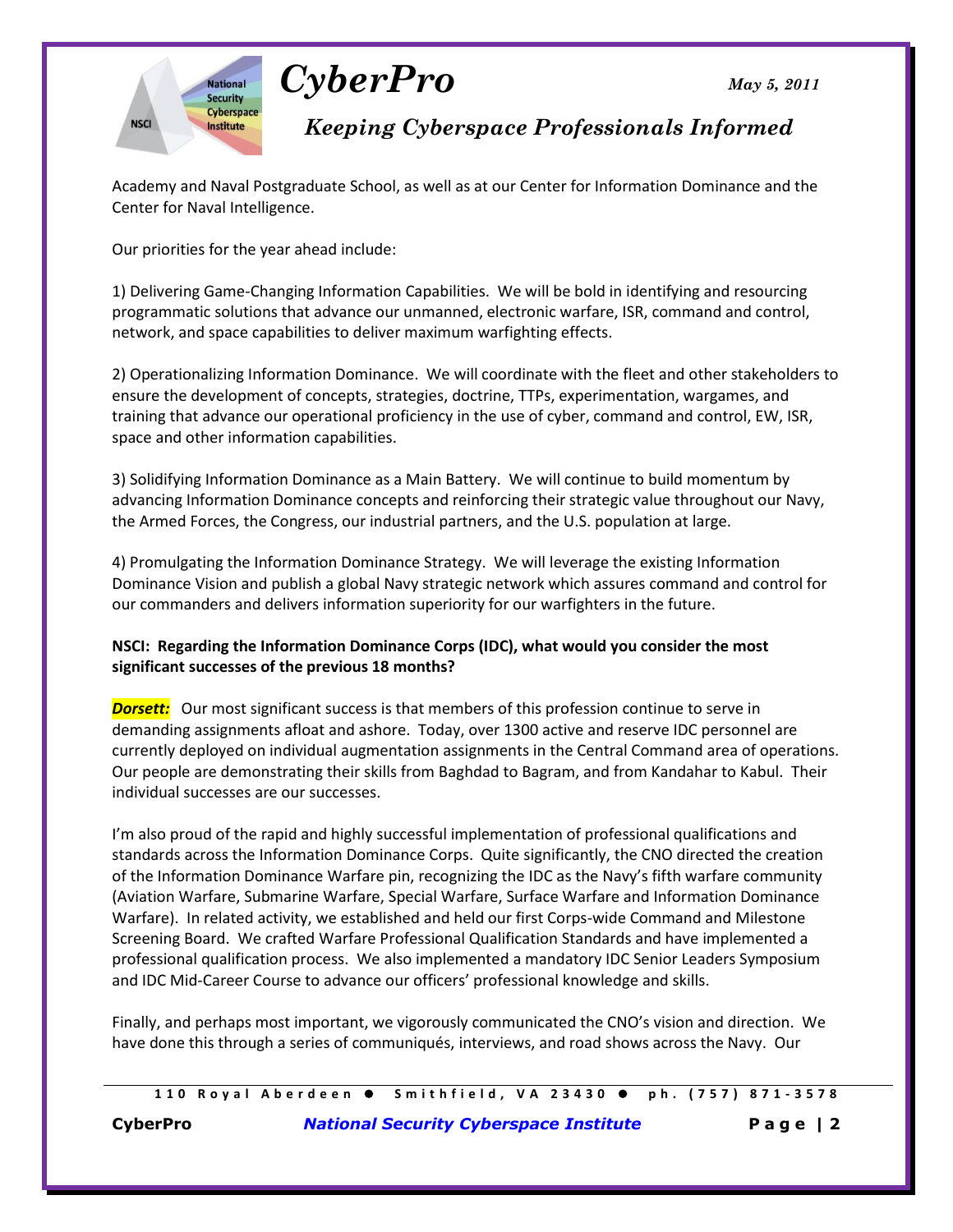



*Keeping Cyberspace Professionals Informed*

objective was to reach out and explain this dramatic transformation of the Navy, and to capture the ideas and innovations present in the Fleet.

#### **NSCI: I think originally the IDC included approximately 44,000 personnel. What do you think is the right number and where do the most significant shortages exist?**

*Dorsett*: Our current manpower strength is "about right" to meet the requirements of our operational commanders. We expect some growth in the cyber manpower component of our Corps, and perhaps a slight reduction in the manpower assigned to expeditionary functions as our nation draws down forces in Iraq, and then in Afghanistan. In short, I'd have to say we have about the right number of professionals, but need to increase the depth and breadth of the skills of the work force.

## **NSCI: As you know, there is a nationwide shortage when it comes to the cyber workforce. How is the Navy going about attracting and retaining cyber personnel?**

*Dorsett***:** This is perhaps our greatest challenge, and one that all the Services face. Fortunately for the Navy, we already have a very sound professional cyber work force. Our professionals are formed from two primary communities (Information Warfare and Information Professionals). The Navy's Information Warfare (formerly, cryptologic) community (a part of the Information Dominance Corps) was formed from the cryptologists of the inter-war years. Those professionals earned their reputation during World War II and have maintained their world class status over the past several decades. Navy's Information Professional community is relatively young, but has matured rapidly, and forms the other cornerstone of our cyber professionals. While our future cyber force will be built largely on this foundation, we are also investigating and implementing innovative approaches to recruiting and retaining cyber professionals. For instance, we have implemented cyber education programs at the U.S. Naval Academy and the Naval Postgraduate School. We also are proud that Navy's Center for Information Dominance (Corry Station, Florida) provides the initial training for our cyber professionals, and is also used by other Services for their cyber training. Additionally, we are planning to establish reserve units in high technology locations (e.g., Silicon Valley) and are creating innovative approaches to hiring "civilian" reservists, who are experts in various cyber disciplines, and who can augment the Navy active duty work force.

## **NSCI: There's been some discussion in the press regarding computer network exploitation (CNE) and computer network attack (CNA). From your perspective, what is the relationship and is there a definitive way to say when the line is crossed from CNE to CNA?**

*Dorsett***:** For the U.S., there is a clear distinction between CNE and CNA, which are governed by policy and authorities (Title 50 / Title 10). However, the same cannot be said of our potential adversaries, who are not limited by similar policies or governance. Cyber actors range from nation states to terrorists, criminals, and hackers. Their intent is not always clear and attribution even more difficult to discern. In many cases, cyber operations are deemed a means of information gathering. For some, it is another form of espionage. CNA is focused on causing effects (disrupt, deny, degrade, destroy) against systems, or the information residing on them, compared to CNE which is the exploitation of systems for intelligence purposes.

**1 1 0 R o y a l A b e r d e e n S m i t h f i e l d , V A 2 3 4 3 0 p h . ( 7 5 7 ) 8 7 1 - 3578**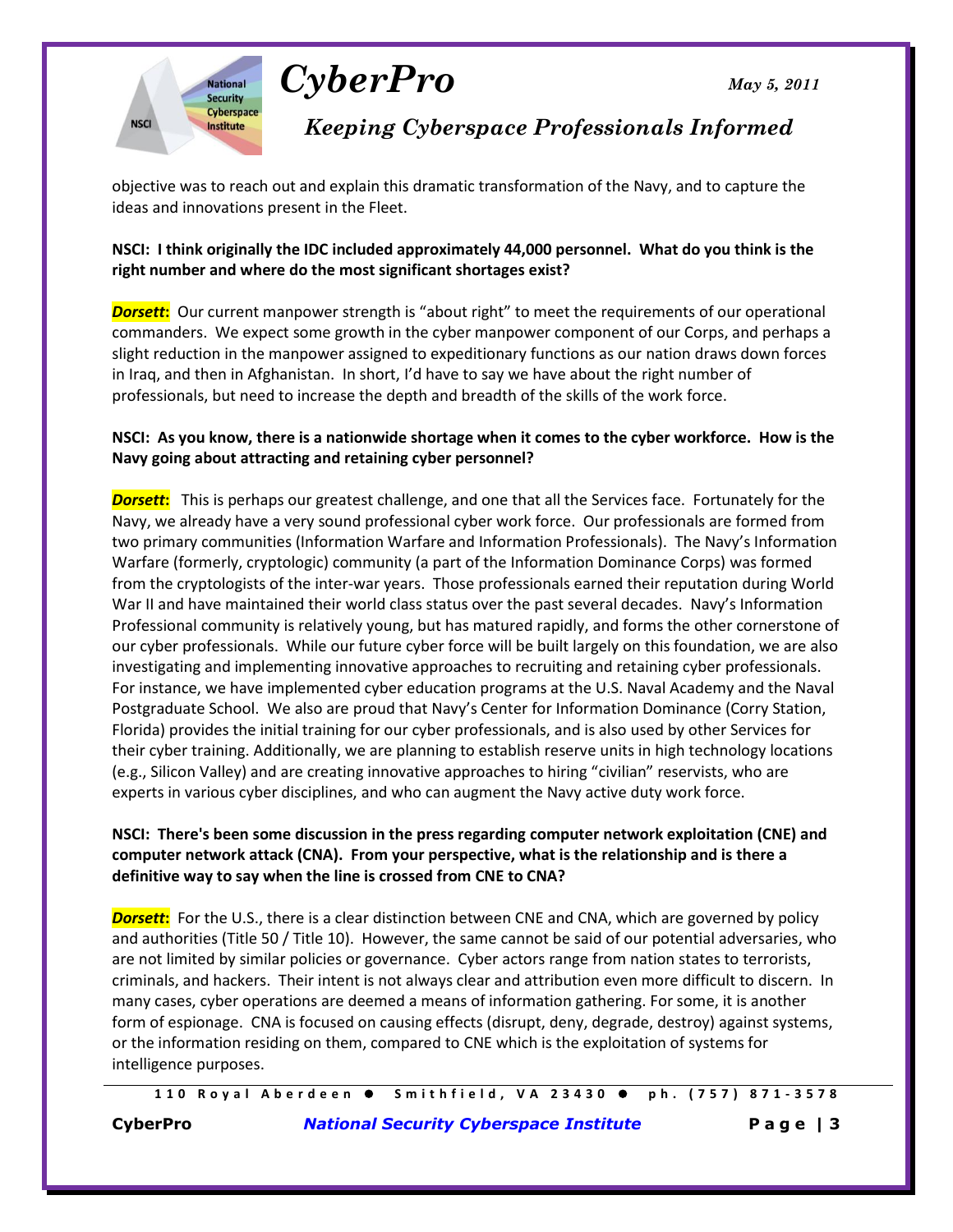



**National Security** Cyberspace

**Institute** 

**NSCI** 

*Keeping Cyberspace Professionals Informed*

#### **NSCI: What is the Navy doing to improve cybersecurity at the tactical edge (e.g., data links)?**

**Dorsett:** Navy is improving cyber-security by implementing an improved Defense in Depth infrastructure that is aligned to the DoD Information Assurance Boundary Architecture. Navy's Computer Network Defense Service Provider, the Navy Cyber Defense Operations Command, shore and afloat networks, and data links at the tactical edge all deploy intrusion prevention and detection system sensor grids and firewalls to filter traffic, as well as provide threat analysis and incident response management.

As it relates to data links and telecommunication that serve our warfighters on the tactical edge, Navy planned, programmed, and funded modern cryptographic capabilities to protect classified information transiting over our tactical and strategic communications networks. This investment in modern cryptographic devices protects both network and link communications. Navy is scheduled to implement in ground, sea, and air platforms High Assurance Internet Protocol Encryptors (HAIPE) and Link Encryption Family (LEF) devices to protect strategic networks within a few years. Tactical networks are currently provisioned per OSD guidance. The HAIPE devices will provide critical network protection, while the Link Encryption Family (LEF) devices protect network information in-transit between major telecommunication nodes.

#### **NSCI: What grade would you give the Navy's Cyber Situational Awareness, including its cyber assets, day-to-day readiness, and the threat?**

*Dorsett***:** We are good, but need to become much better. Since its establishment in January 2010, one of the highest priorities at U.S. TENTH Fleet has been the development of cyber situation awareness similar to the common operational picture we have for air, surface, and undersea. It is essential to maintain near real-time situational awareness of the status of our networks and communications in order to operate effectively in cyberspace. We must be able to identify, understand, and react to problems in the order of milliseconds.

The Navy is aggressively adapting to the radically changing cyberspace environment. Navy continues to build the capability to ensure the confidentiality, integrity, availability, and authenticity of data and information commensurate with warfighting mission needs. In February of this year, the Navy took the next step in the evolutionary process of Cyber warfighting by launching the Navy Cyber Defense Core (Cyber Core) at the U.S. TENTH Fleet Maritime Operations Center. Cyber Core is a decision support capability displaying timely and relevant information in an innovative manner using a combination of traditional reports and interactive visualizations. It supports role-based decision making by delivering customized dashboard views and improved internal/external reporting in a user friendly web-service environment. Cyber Core provides a one stop shop for the consumption of information based on data gathered, analyzed, and housed within the Navy's cyber defense systems.